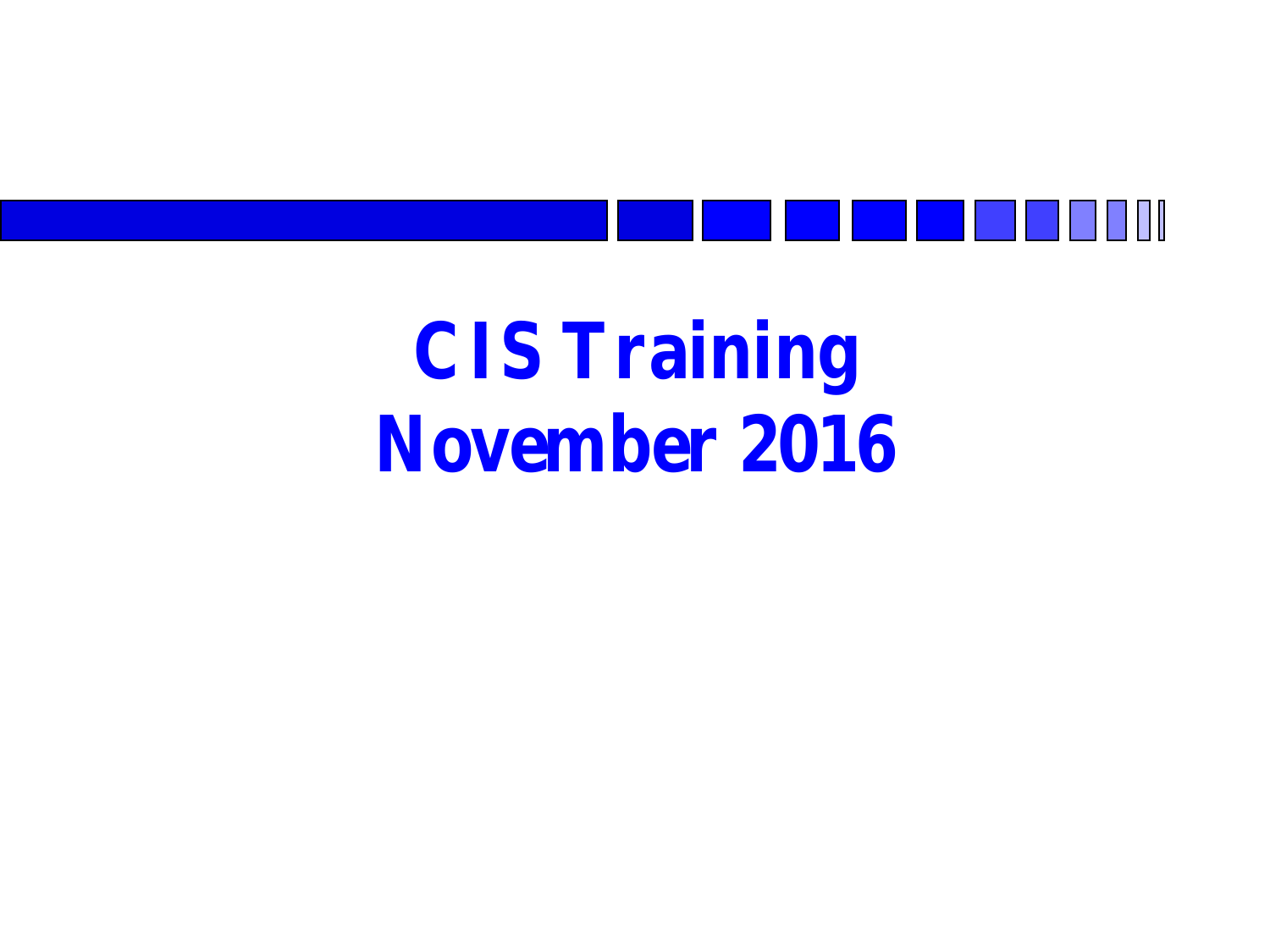## **Subcommittee Structure**

- **The Voting membership is composed of** Standards Committee members and non-Standards Committee Members
- The Chair of CIS is not necessarily a member of Standards Committee
- There are also non-voting members that are liaisons to SSPCs and other organizations (IAPMO, ICC, NFPA, etc.)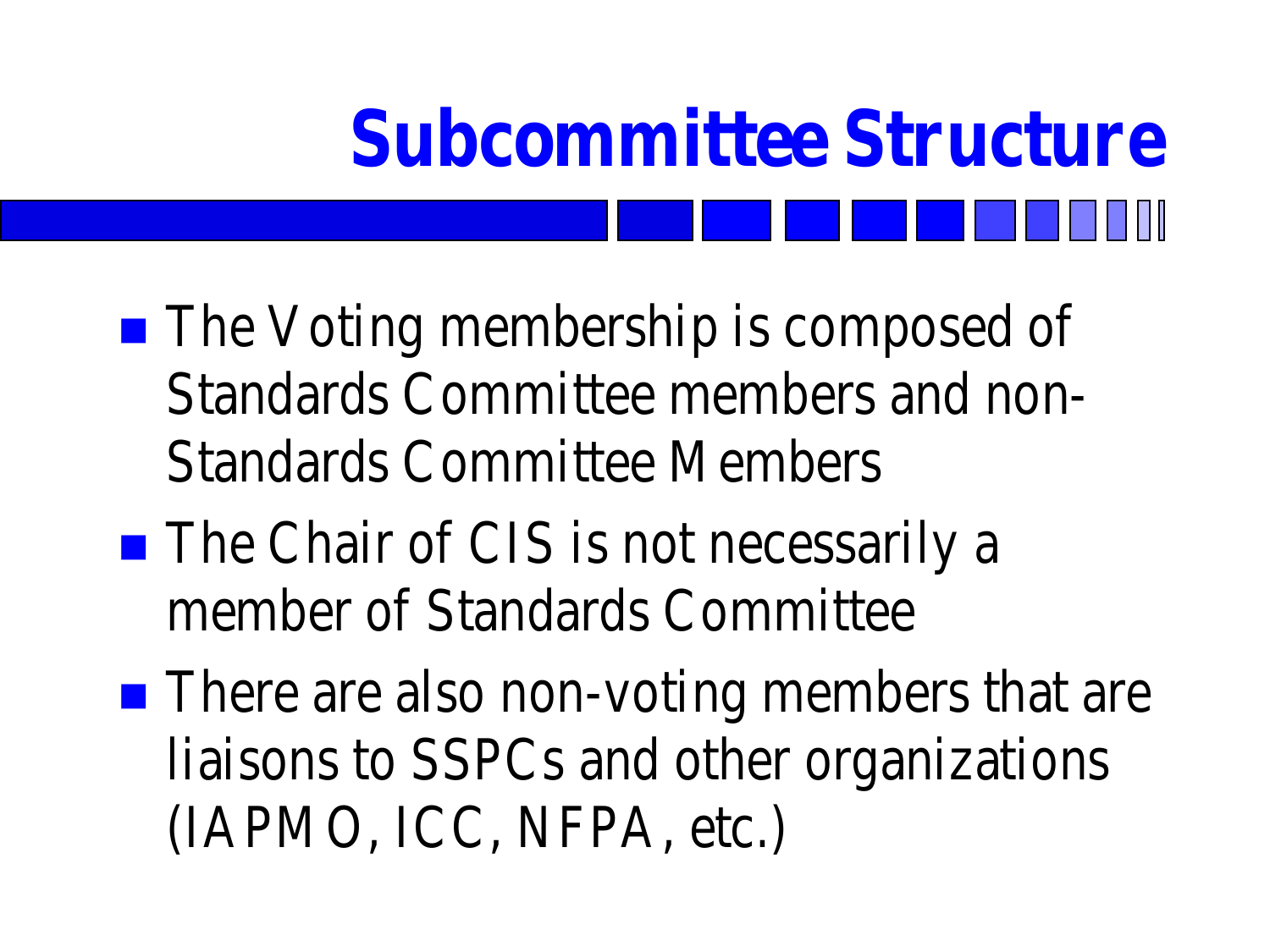## **Standards Committee**

#### ■ Structure: Standing Subcommittees

#### Standards Committee Reference Manual (6.2)

Planning, Policy and Interpretations Subcommittee (PPIS)

- $\Box$  Intersociety Liaison Subcommittee (ILS)
- □ Standards Project Liaison Subcommittee (SPLS)
- $\Box$  Code Interaction Subcommittee (CIS)
- International Standards Advisory Subcommittee (ISAS)
- Standards Reaffirmation Subcommittee (SRS)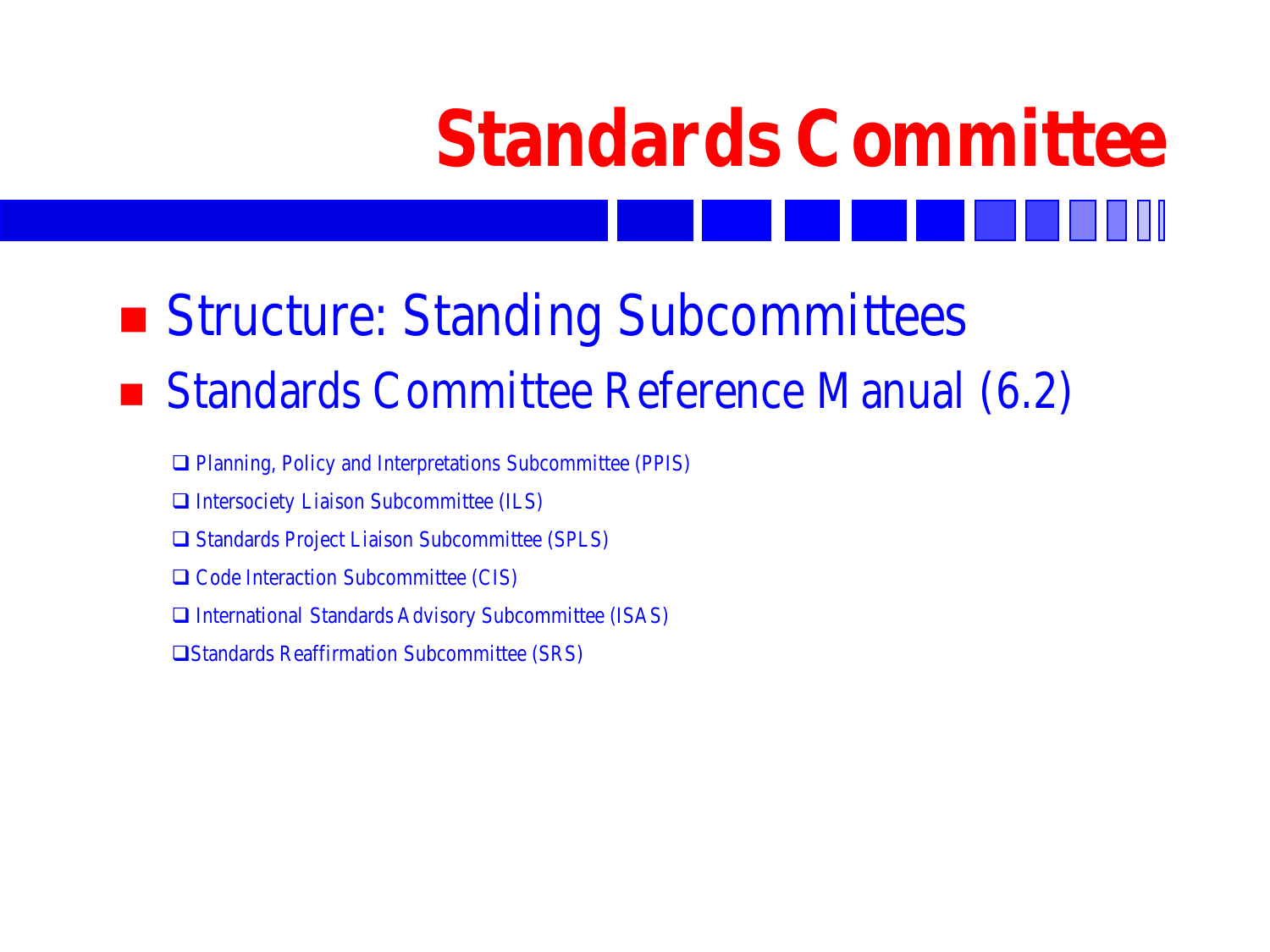## **Responsibilities**

#### ■ Standards Committee MOP 6.2.5.1

■ CIS members are appointed by the StdC Chair and approved by the TechC Chair, and include StdC members, members familiar with code writing, code-writing organizations or code officials.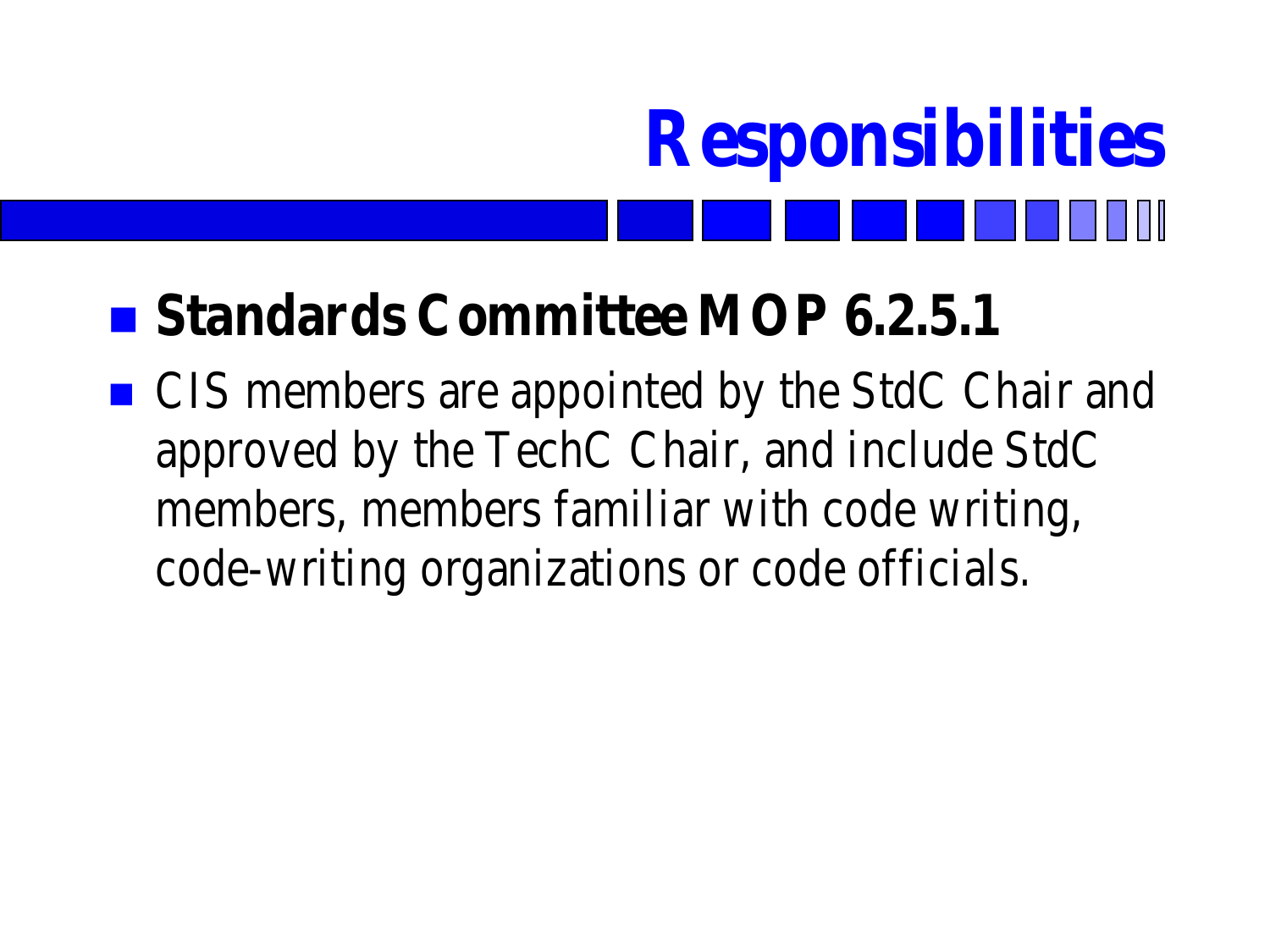# Liaison Responsibilities

- **The SSPC Liaison does not make decisions or** approvals; the liaison only communicates with the SSPC
- The SSPC Liaison should become the principal point of contact with the SSPC for code related activities in the same manner as the SPLS Liaisons are for PCs for standards related activities
- The SSPC Liaison should encourage SSPCs to participate in standards development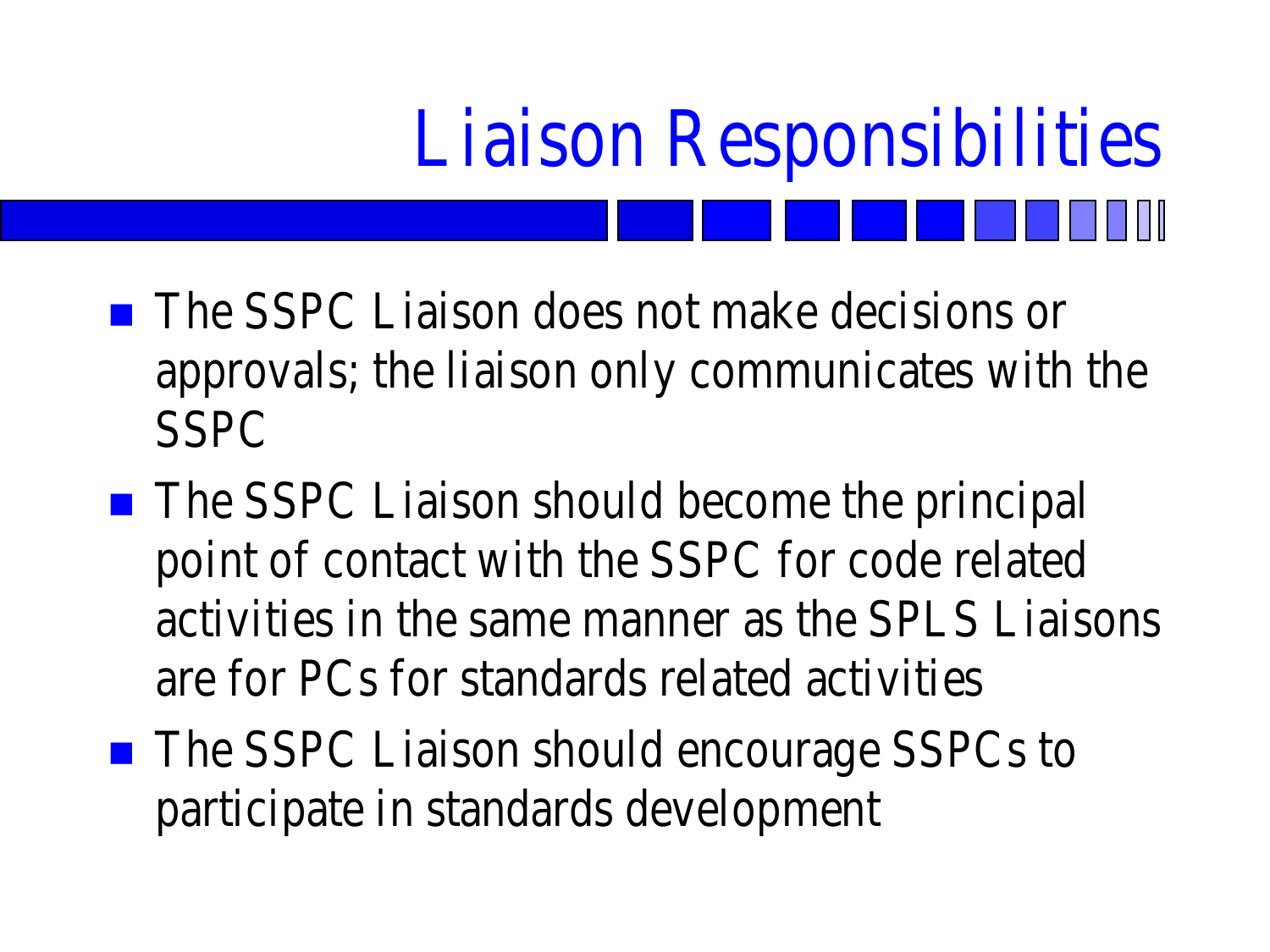# Liaison Responsibilities

■ The Organizational Liaison provides CIS with information regarding activities at other organizations.

■ The Organizational Liaison should become the principal point of contact with the organization for code related activities and deadlines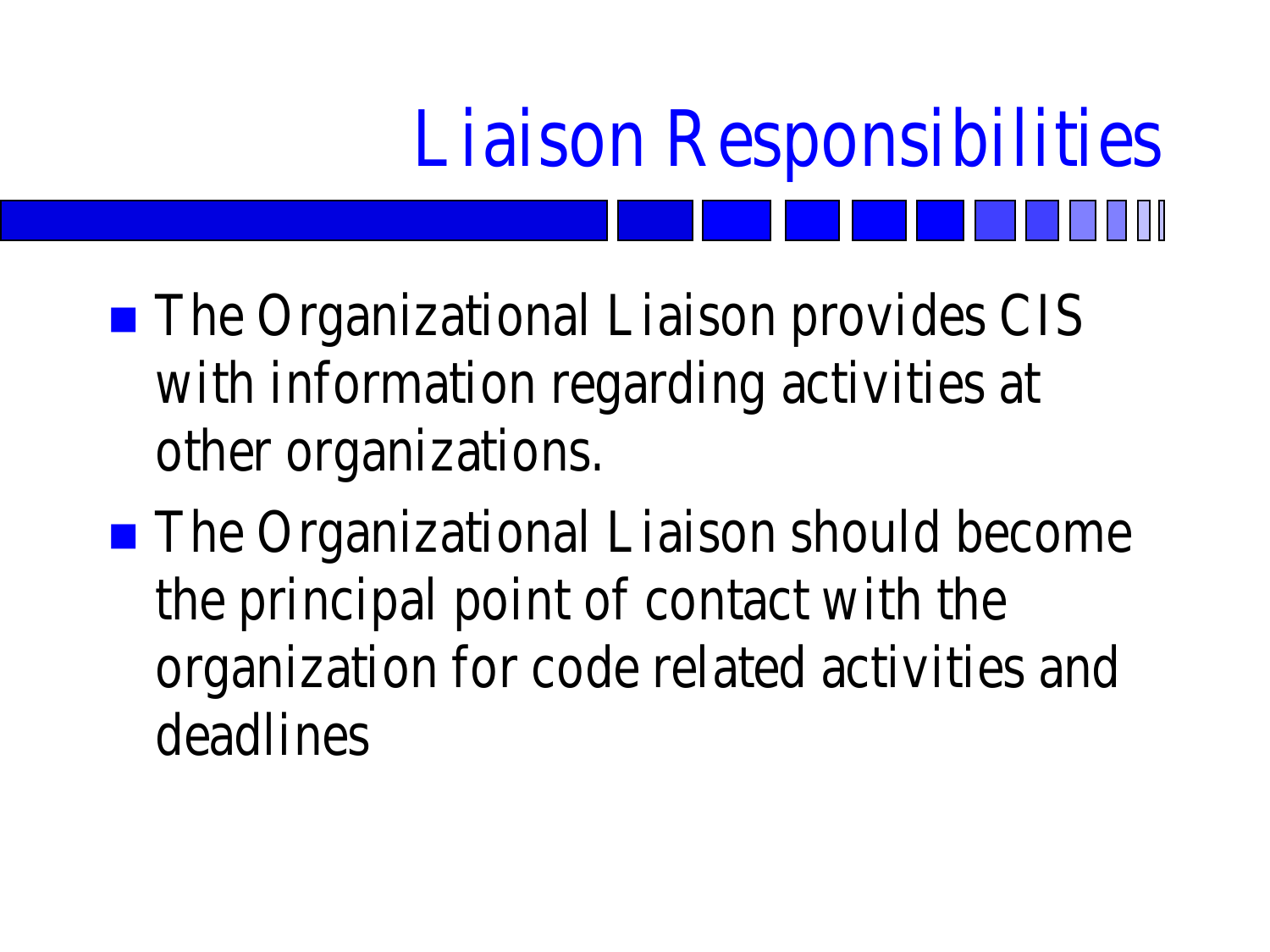### StdC Reference Manual (12.1) - Duties

**CIS Duties**

a) Ensure that the Society is proactive with nationally recognized code-writing organizations in the use of ASHRAE standards

b) Serve as liaisons to PCs to identify ASHRAE standards that may be suitable for adoption into building codes, and provide technical assistance to code-writing organizations for their adoption by reference. Review and comment on positions of others to the ASHRAE recommendations that particular standards be adopted by reference.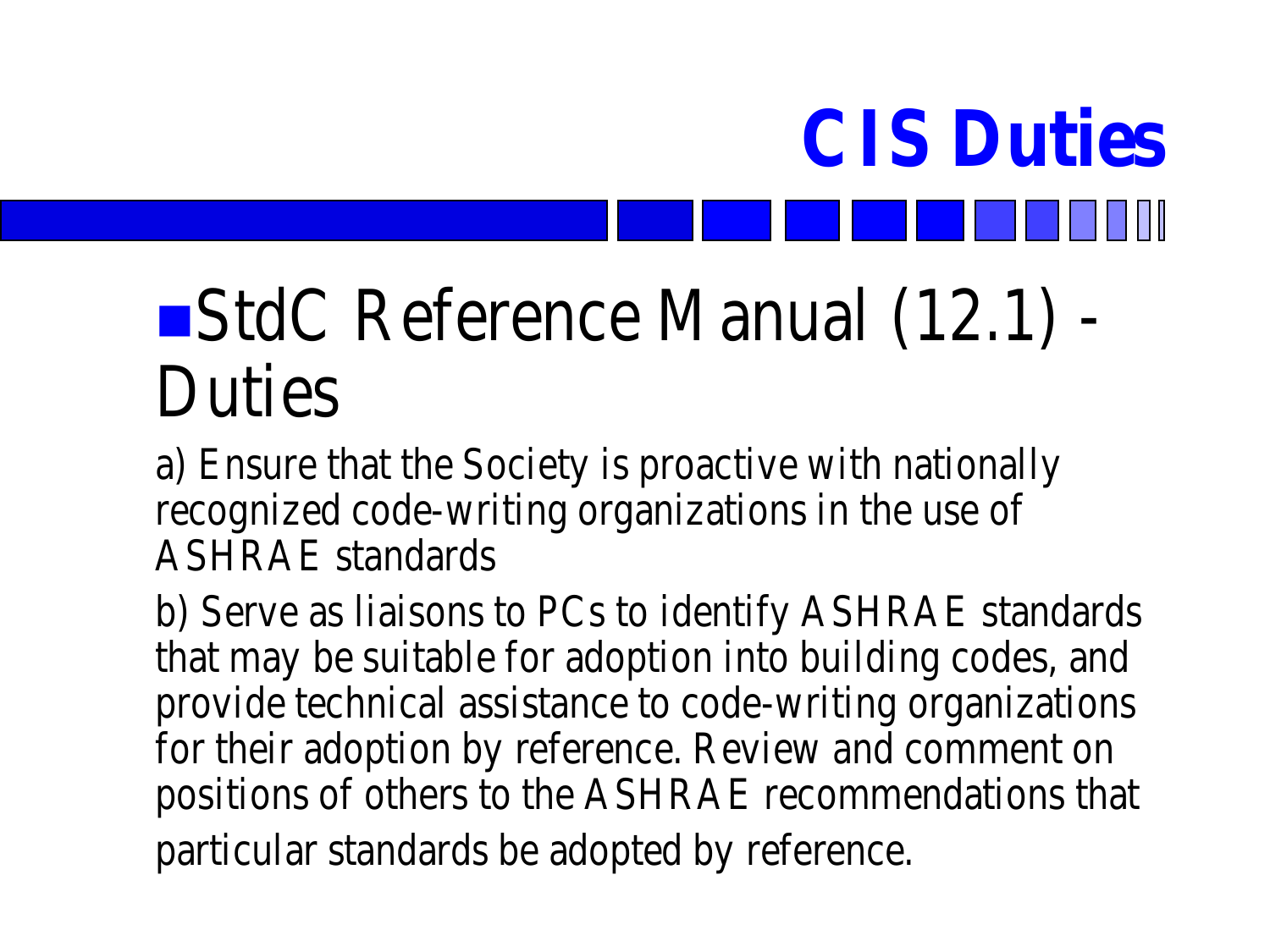#### c) Recommend that ASHRAE members and/or staff attend hearings and conventions of model code groups to support adoption of ASHRAE standards by reference, and to submit comments to proposed code changes affecting ASHRAE standards.

CIS Duties

- d) Review model codes having an impact on ASHRAE standards and, in conjunction with appropriate TCs and/or PCs, recommend appropriate action by the Society.
- e) Assign ASHRAE members to participate in the above activities as ASHRAE representatives, as coordinated and supported by ASHRAE staff.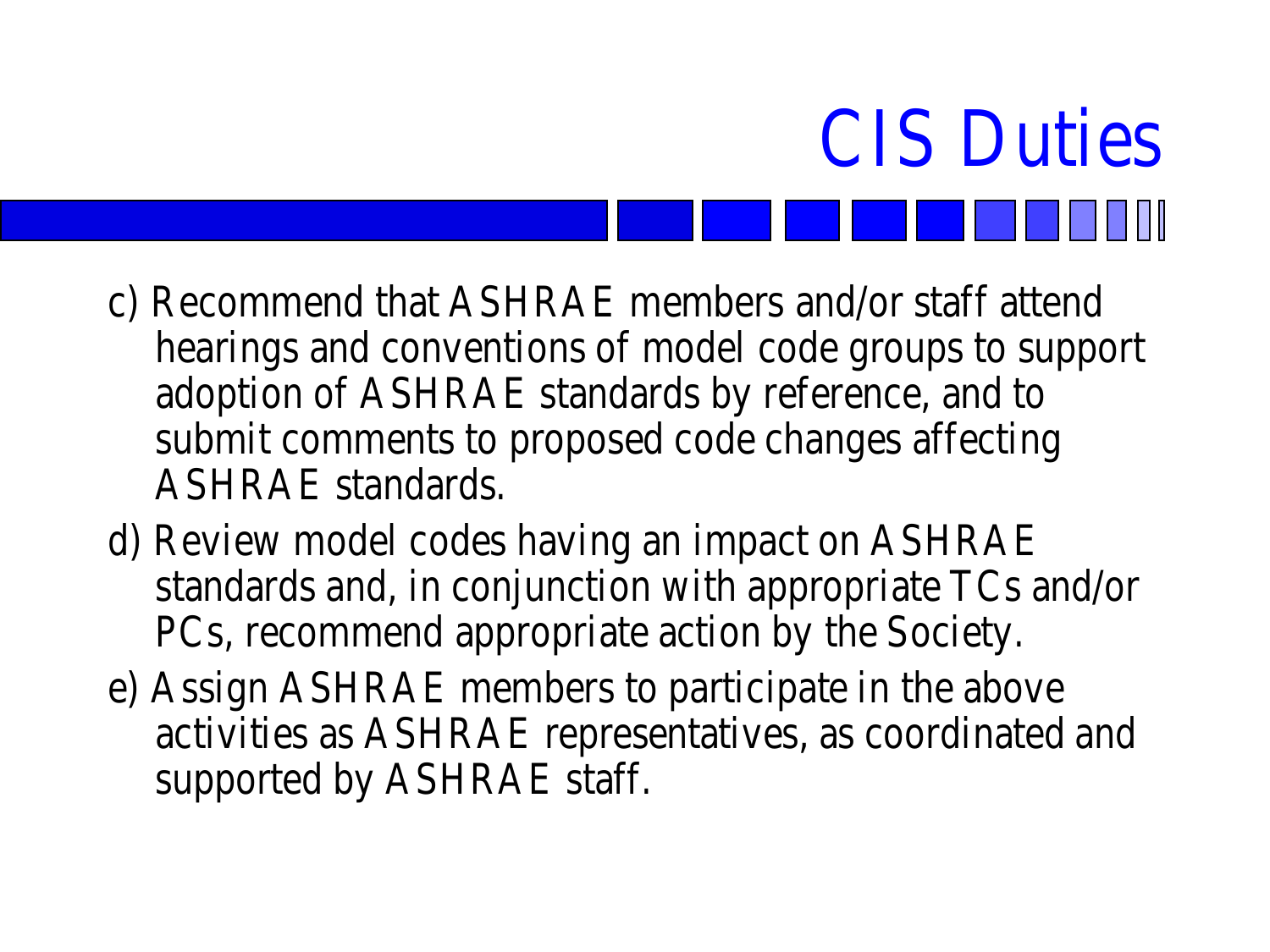#### f) Provide materials and information through Society Standing General Committees, such as the Technical, Energy, and Government Activities Committee, for ASHRAE chapters to use in working with state and local code jurisdictions.

CIS Duties

g) CIS will maintain the list of published and proposed Standards Committee documents intended for use as regulatory documents and provide recommended listings for Standards Committee approval. CIS will recommend StdC documents intended for use as regulatory documents for StdC approval.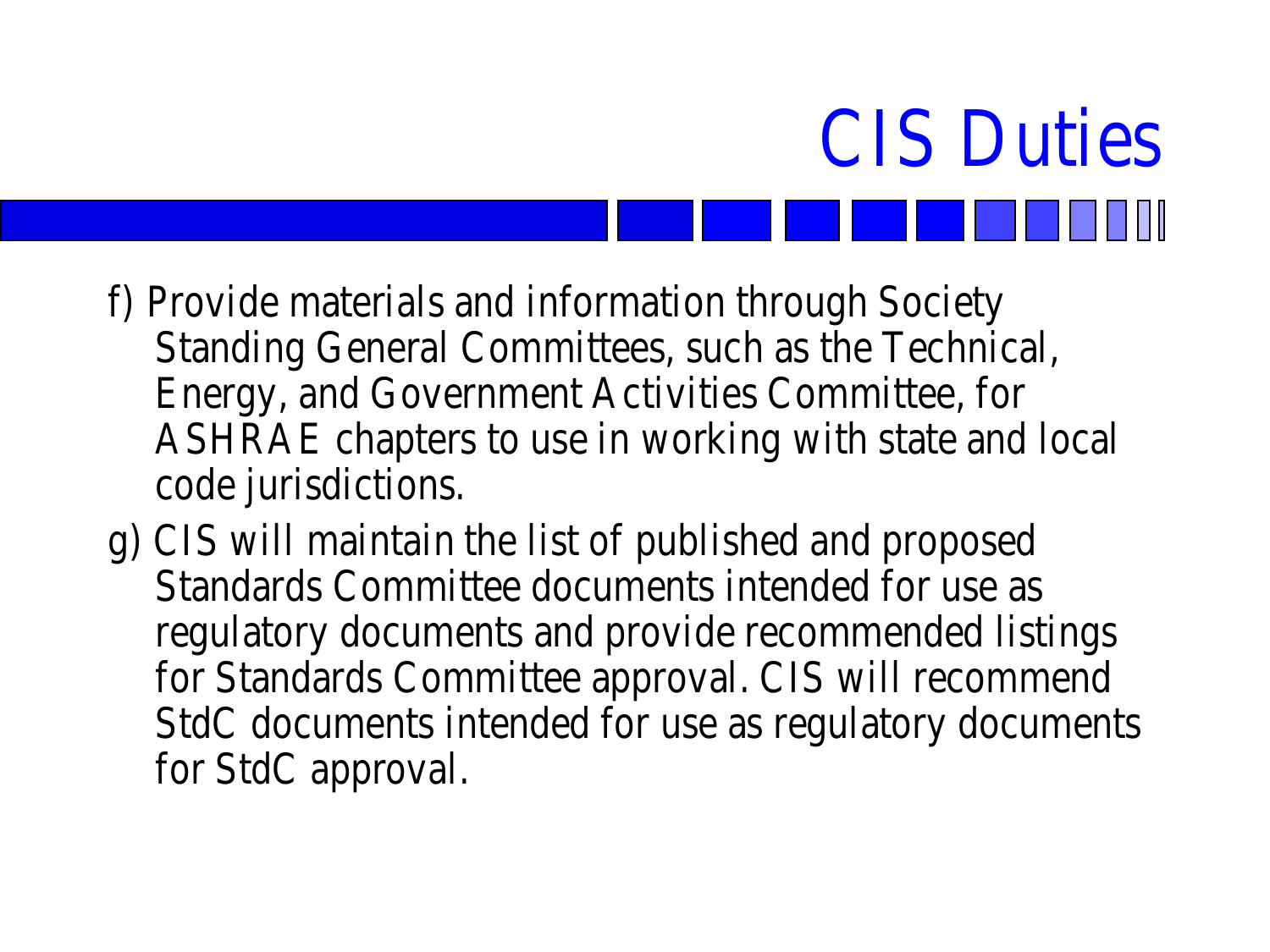## Code Interaction Subcommittee Task Groups(CISTGs)

- CISTGs are given the task of writing and approving code change proposals for the ASHRAE Code-Intended Standards if assistance is requested by a cognizant PC ■ CIS oversees all CISTG activities
- See Standards Committee Reference Manual (12.2)